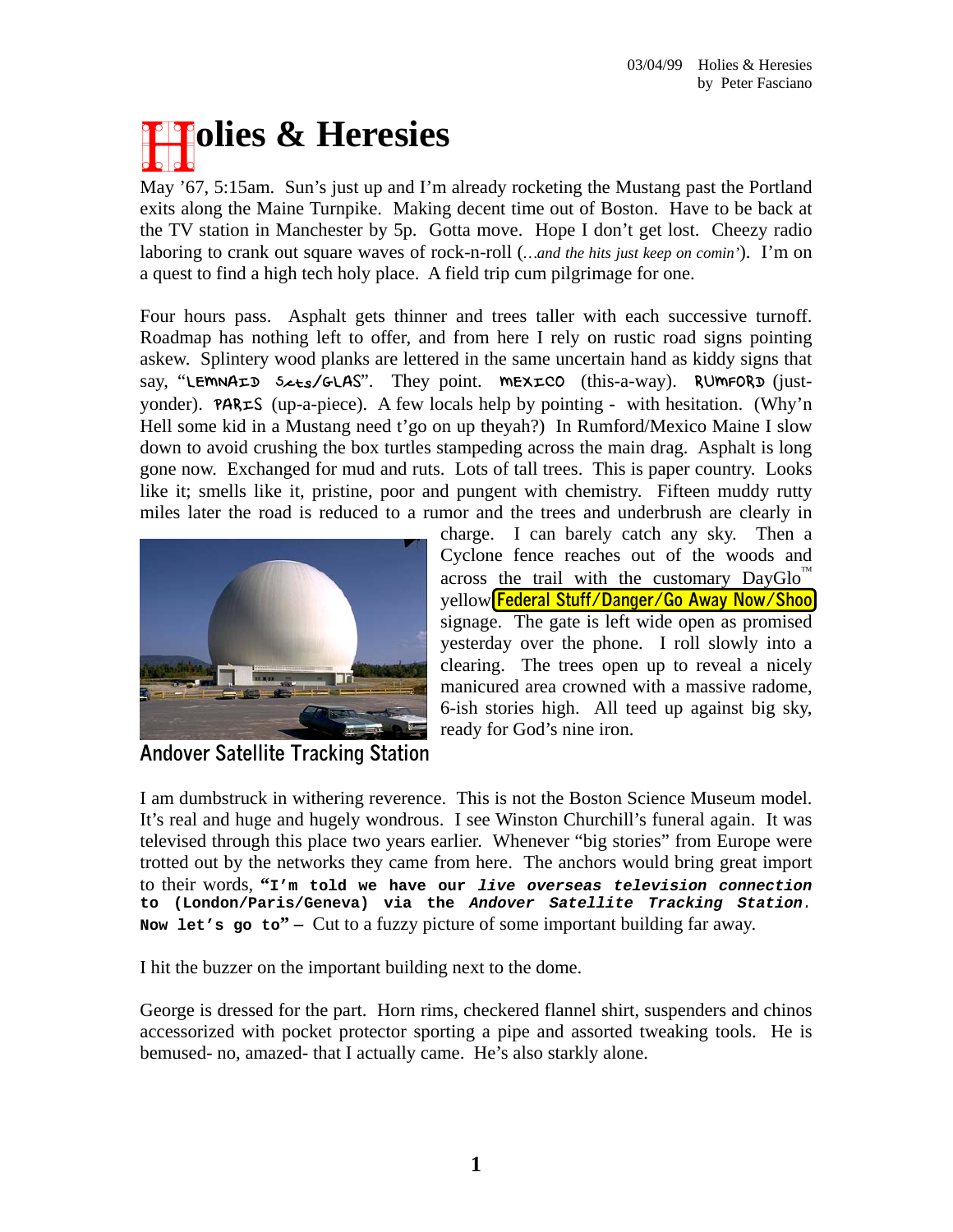The facility was originally designed to be driven by a dozen or so engineers. A large room of hammertone grey equipment racks and workstations is stuffed with display monitors, meters, nixie readouts - all still in place; all working. And there were the office chairs - all empty. Abandoned.

"All automatic now. Just keepin' it all plugged in."

We talk for an hour about tech stuff. He still can't quite grasp my ogling interest.

"Like to take a gander inside the big dome?"

We step back outside and down the walkway. The airlock door is like on a futuristic spaceship. (Such as one envisioned in '67) Odd to watch George rattle it open with a big ring of keys. We step into a tight little chamber and there's another door.

"Air pressure. We keep the dome positive. Don't need much though."



Then we step into the whiteness. It comes from everywhere and goes up to forever. In the middle is a flying circular walkway that clanks around a lower circular track and stage for a huge gimbled antenna. It's a TAHA, a tapered aperture horn antenna. Before the geosynchronous satellite era this thing chased Echo 1 and Telstar across the Atlantic until the signal faded. 15 whole minutes of live TV from far away.

Philo Farnsworth, the father of electronic television talked about "anchored balloons across the ocean" for television from Europe; a heresy in his time thirty years earlier. Today's global glut of webwide info has some roots here.



Fifteen years later I'm videotaping archival footage for the Computer Museum. We go downstairs to a room within a room- a sanctum sanctorum. It's 1956 inside this movie set. The walls are made mostly of beige equipment racks humming intently. The racks pause for venetian blinds; the old thick ones of my childhood. Then more racks form a corner and move on to meet more venetian blinds and still more racks. The floor is an institutional brown-on-brown motif of linoleum tile squares. The ceiling is neatly done in interlocking acoustical tiles of flaky cream pressboard with the even rows of holes. At the center is the altar; a beige metal sloped operator's console complete with durable Masonite<sup>™</sup> work surface. Left and right sloped panels are clustered with switches, dials, and patch wires. A clunky Telex printer and keyboard stands guard to the left of the desk. In the center is a round, dinner-plate-sized display tube. Beneath it is a small rectangle, a brown plastic engraved nameplate:



I'm looking at the world's first solid state computer. After 25 years it's - *still alive!?!* It was built at Lincoln Labs with a honkin' 4KBytes of flip-flop memory. (the racks) The heresy here is in the computer's name, TX *Zero*, an arcane nod to the piddling point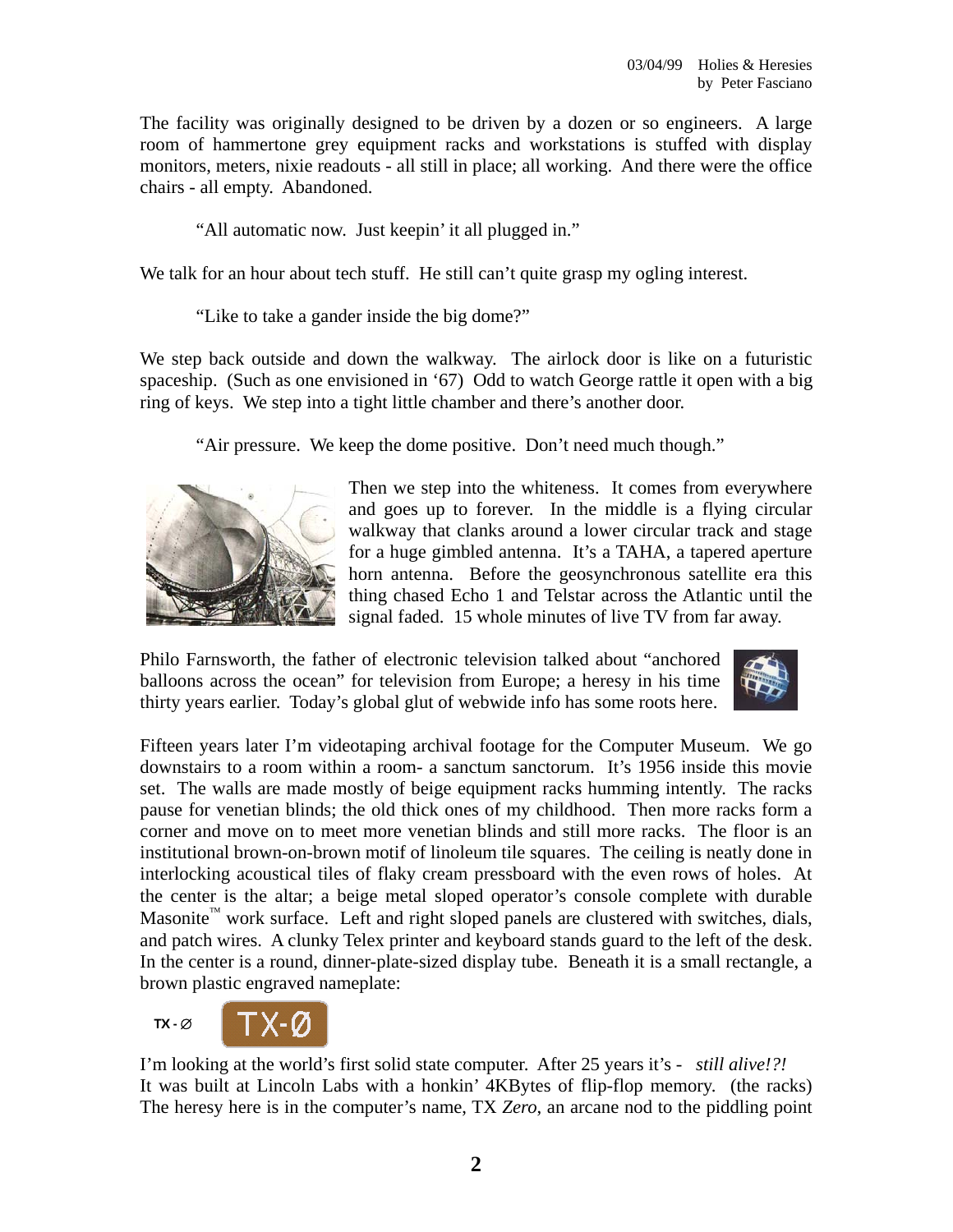that they were never chartered to actually build a computer. They were only to test the applicability of solid state circuitry for square waves. Technically, TX-∅ didn't exist. This room was indeed a most thoughtful reincarnation of a holy place. Someone, somewhere obsessed to considerable lengths to take me back in time. Dan, my escort exercises some switches at the console. The Telex snaps to, and he stab-types a few characters into its mechanical keyboard. The display vector traces out, "HELLO PETE". Dan slides a look my way and warms up a knowing smile.

"HELLO PETE"

"We like to keep it plugged in." (Where have I heard that?)

I did what I always do at these places. I just stood there for a while in the quiet and took it all in. I have been to other such shrines- like the original mission control room at NASA. Rows of consoles of nixie tube numeric readouts play to empty chairs. Another lone technocrat echoes George's words, "All automated now. Jus' keepin' it plugged in."

I treasure my vivid sense of these holies. If you know of any, I'm game. It can be a humbling, restorative experience. A musty grace rises from the gritty wisps of gravitas that linger in the fading paint of such places. (Is that why we touch the walls?)





In an early winter evening in 1987 I arrived at a holy place in the making, or rather, at the loading dock to one. Typical heretic's quarters. Low rent and high hopes. I pushed my presence into the buzzer, and waited in waning daylight. Jeff Bedell slid the door open. I looked into a dusky space and an awareness kicked in. There is significance here.

Before Avid's first NAB show Bill Warner, Jeff and I talked heresies in that machine shop through many late evenings over sub sandwiches.

(Movie editing- in a *computer??*) By such faith a heretic transcends to a founder.

So, here's to our heretics. At some point each of us is granted a heresy, if we are lucky. Innovation begins as heresy, but heresy carries risk. New vision and new promise elude the complacent. Innovation has no concern for our convenience. Never let your world become too familiar. Seek the holy places. Such pilgrimages can help restore that childlike sense of wonder. (Where did it go?) Play is the work of children. Each holy place was once a heretic's sandbox.